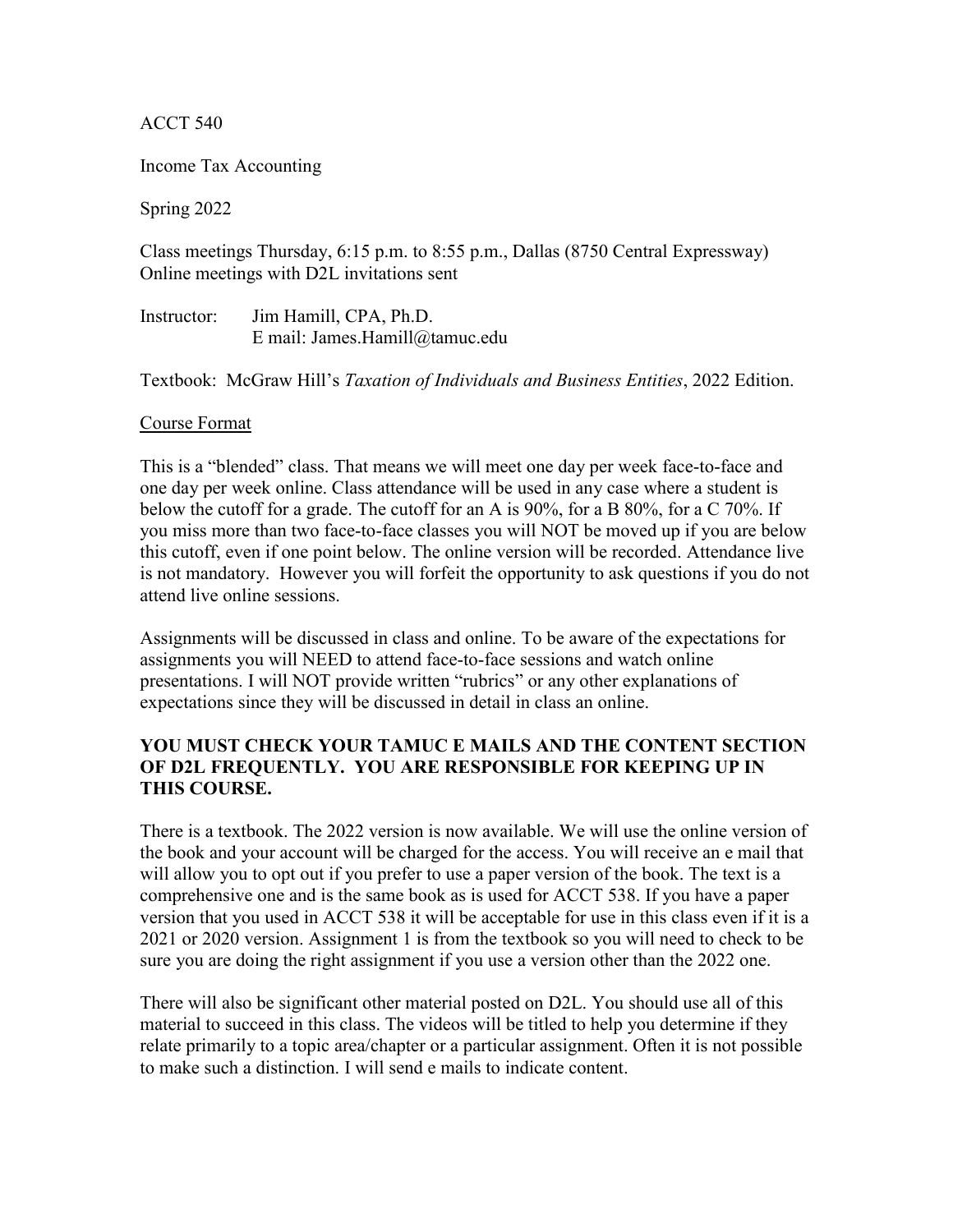## Course Description

This course is an overview to the taxation of corporations (both "C" and "S"), and partnerships. It also discusses tax research techniques and professional responsibilities in tax practice.

We address issues and approaches that are similar to what a tax practitioner would encounter and do. In many cases, there are no certain answers. This course is not specifically designed to prepare for the CPA exam, but the course coverage will be very helpful in this regard.

Our tax laws change frequently. Many changes are significant. Changes to laws create a more equal footing for young professionals and more experienced ones.

This course has been designated by the accounting department as a writing-intensive course. We address issues and approaches that are similar to what a tax practitioner would encounter and do. In many cases, there are no certain answers. This course is not specifically designed to prepare for the CPA exam, but the course coverage will be very helpful in this regard.

# Learning Objectives

At the end of this course you should be able to:

- 1. Distinguish the key tax and business aspects of different forms of operating a business
- 2. Determine the tax consequences of formation of a corporation
- 3. Identify different means of withdrawing funds from a corporation and the tax consequences of each
- 4. Determine the tax consequences of distributions from a regular corporation to the corporation
- 5. Determine the tax consequences of distributions from a regular corporation to its shareholders
- 6. Identify the facts used to distinguish a distribution from an exchange when a corporation redeems its own stock
- 7. Determine the tax consequences of a liquidation of a corporation to the entity
- 8. Determine the tax consequences of a liquidation of a corporation to its shareholders
- 9. Determine the tax consequences of formation of a partnership
- 10. Identify distinctions between the tax treatment of partnerships and S corporations, including formations, allocations, distributions, and treatment of debt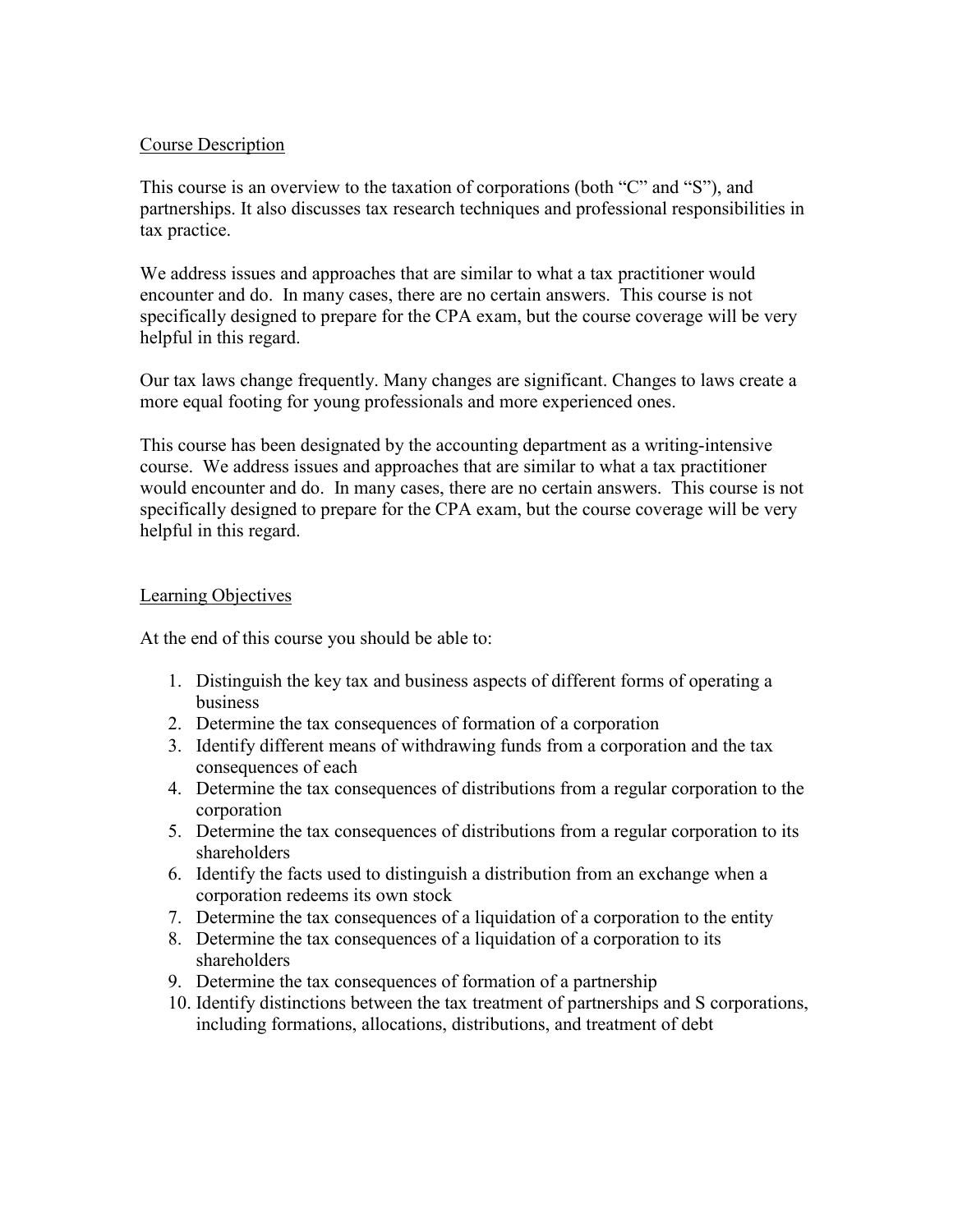**Grading** 

| $(10)$ Assignments            | 200 points   | 80% of grade    |
|-------------------------------|--------------|-----------------|
| Short writing assignments (2) | 50 points    | $20\%$ of grade |
| <b>TOTAL</b>                  | $250$ points |                 |

**All assignments will be in the content section of D2L. All submissions must be made in class or to the assignments folder. Either is acceptable. Both will allow me to know when you submitted the assignment.** 

**Assignments may be submitted early. This will allow you to submit everything in class if you choose. If you cannot complete an assignment before the class meeting the online submission option is still available.** 

**TOPIC COVERAGE - ASSIGNMENTS**

**Assignment 1 – Book-Tax Income Reconciliation**

**ASSIGNMENT 1 IS COMPREHENSIVE QUESTION 64 ON PAGE 16-39 OF THE TEXTBOOK. ALL OTHER ASSIGNMENTS WILL BE POSTED TO THE CONETNT SECTION OF D2L.**

| <b>Assignment 2 – Section 301 distributions</b>                    |
|--------------------------------------------------------------------|
| <b>Assignment 3 – Section 302 Redemptions</b>                      |
| <b>Assignment 4 – Section 351 Corporate Formations</b>             |
| Assignment 5 – Liquidation comparison (336/331; 337/332)           |
| Assignment 6 – Section 1060 allocations and their reporting        |
| <b>Assignment 7 – Section 721 transfers to Partnerships</b>        |
| Assignment $8 -$ Section 704(b) and 704(c) partnership allocations |
| <b>Assignment 9 – Section 731 distributions/734 adjustments</b>    |
| <b>Assignment 10 – Section 1366 distributions</b>                  |

**Assignments are submitted to the assignment folder of D2L**. This folder provides a date and time that the assignment was submitted. All assignments are due 11:59 p.m. the day that the syllabus indicates they are due. Assignments must be turned in on time to receive full credit (20 points). An assignment turned in one day late will have a maximum of 18 points, two days late 15 points, three days late 11 points, four days late 6 points, and no assignments can be accepted for credit after four days from the original due date. **Once I post the solution no assignments are accepted, and I may post the solution after the second day**.

You may hand write your solution and upload the file if your writing is legible. See below for writing assignments – they are more formal and must be typed.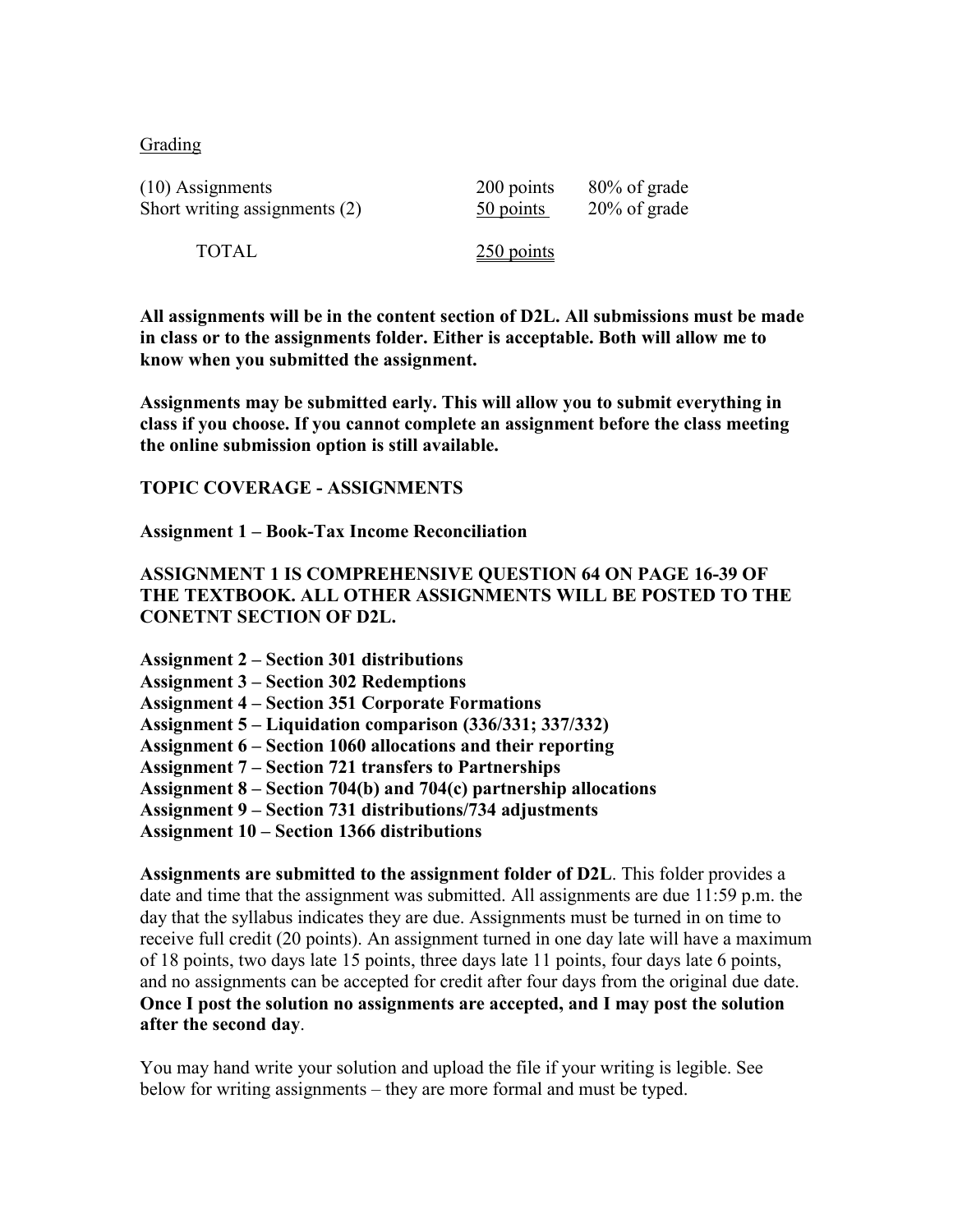# **Writing Assignments**

Writing assignments will be separately assigned and posted to the content section of D2L. I will explain requirements by use of a video and will also upload examples of how the writing assignment should be formatted.

Writing assignments are formal and must be submitted in a typed format.

The writing assignments must be turned in on time. **You must submit in class OR to the assignments folder of D2L.** Failure to submit it on this date will result in a loss of possible points. If turned in one day late, the maximum point total drops to 22 (out of 25). If 2 days late 18 points maximum, 3 days late 13 points maximum. More than 3 days late, zero points.

# Students with Disabilities and Title IX Compliance

If you have any disability that could affect your experience in this class, please let me know the first week of classes. I rely entirely on those specialists designated by the university to determine whether an accommodation is appropriate and, if so, what accommodation is appropriate.

In an effort to meet obligations under Title IX, faculty are considered "responsible employees" by the Department of Education. This requires that any report of gender discrimination which includes sexual harassment, sexual misconduct and sexual violence made to a faculty member must be reported to the Title IX Coordinator at the Office of Equal Opportunity.

# **CPA Exam Candidates - State of Texas**

Candidates who desire to sit for the CPA in Texas must meet the following educational criteria: 1) Have a bachelor's degree; 2) Completed 150 semester hours of courses; 3) Included in the 150 semester hours, 30 of upper level accounting courses. 24 hours of upper level business courses; 3-semester credit hours of approved ethics; 2-semester credit hours of approved communication and 2-semester credit hours of approved accounting research. **You are no longer required to have a certain number of accounting hours in a face-to-face format**. For more information visit Exam/Qualification on the State Board's website: [http://www.tsbpa.state.tx.us/](https://outlook.tamuc.edu/owa/redir.aspx?C=aPc9gzp7gJgvHT4DL5dIKuKZhpipbeozyiDaFDNx_dvJ0Qn_KmXWCA..&URL=http%3a%2f%2fwww.tsbpa.state.tx.us%2f)

**The Counseling Center at A&M-Commerce, located in the Halladay Building, Room 203, offers counseling services, educational programming, and connection to community resources for students. Students have 24/7 access to the Counseling Center's crisis assessment services by calling 903-886-5145. For more information regarding Counseling Center events and confidential services, please visit [www.tamuc.edu/counsel](https://outlook.tamuc.edu/owa/redir.aspx?C=2G5ASGhEQXYZWiauaPNLLqDj87EO9VXRjjg-bBYi2DaG_Daqu1bZCA..&URL=http%3a%2f%2fwww.tamuc.edu%2fcounsel)**